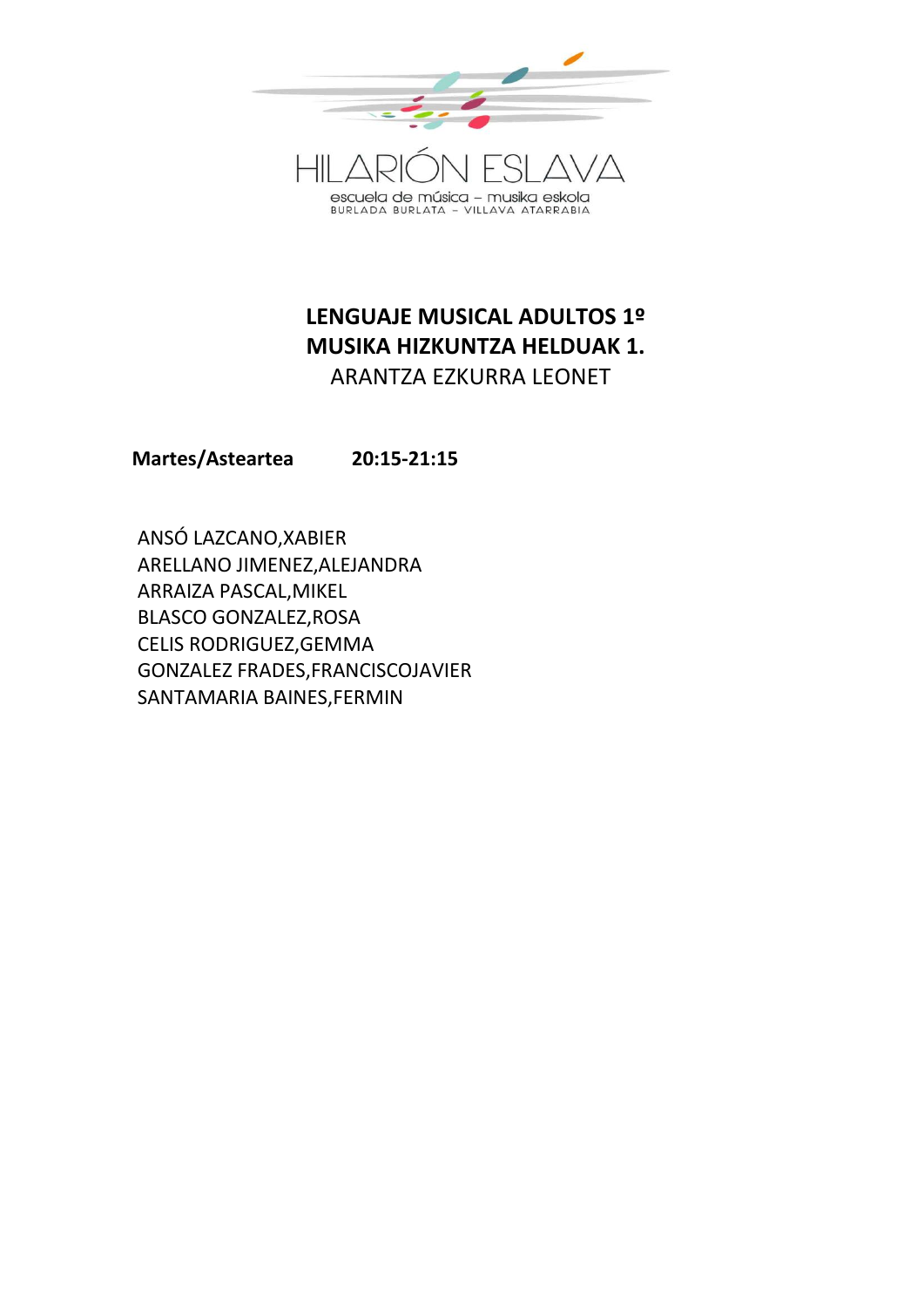### **LENGUAJE MUSICAL ADULTOS 2º MUSIKA HIZKUNTZA HELDUAK 2.** ARANTZA EZKURRA LEONET

**Jueves/Osteguna 20:15-21:15**

ALVAREZ RUIZ,MARIA PILAR ARANA TONI,LEYRE ARDANAZ ELCID,ANA Mª UXUA ASTIZ AMEZQUETA,MIGUEL BALLESTEROS SANCHEZBARBA,NICOLASA CHAMORRO RUIZ,CARMEN CORONADO REY,JUAN ESPARZA LAFUENTE,VICTOR FALGUERA ARAGÓN,LUIS JAVIER GALVÁN JIMENEZ,DAVID GARCIA MARTIN,AMPARO GUTIERREZ CARRION,BEATRIZ MATEO BARANGUAN,ANE RODRIGUEZ DE LA CALLE, MªCARMEN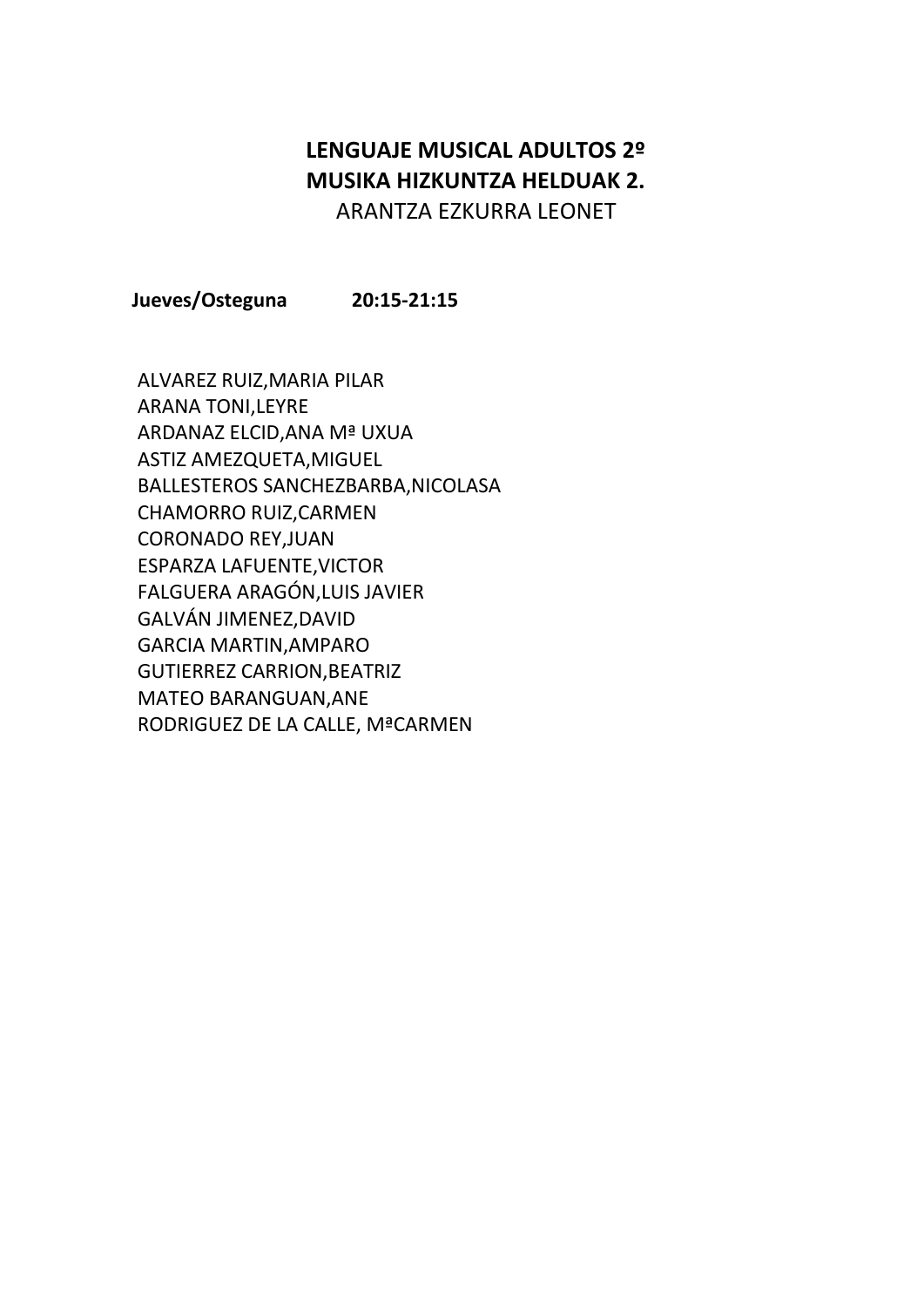## **LENGUAJE MUSICAL ADULTOS 3º MUSIKA HIZKUNTZA HELDUAK 3.** ARANTZA EZKURRA LEONET

**Miércoles/Asteazkena 20:00-21:00**

ABAURREA SALAVERRI,ENEKO AZPIROZ ASURMENDI,ESTHER BERRADE CASTILLO,XABIER BUENO BAYONA,YESSLI DALHI DIABATE ARAMBURU,LAMINE KALMS ,ALICIA PUEYO BASTIDA,JOSE LUIS SETOAIN ARIAS,SAIOA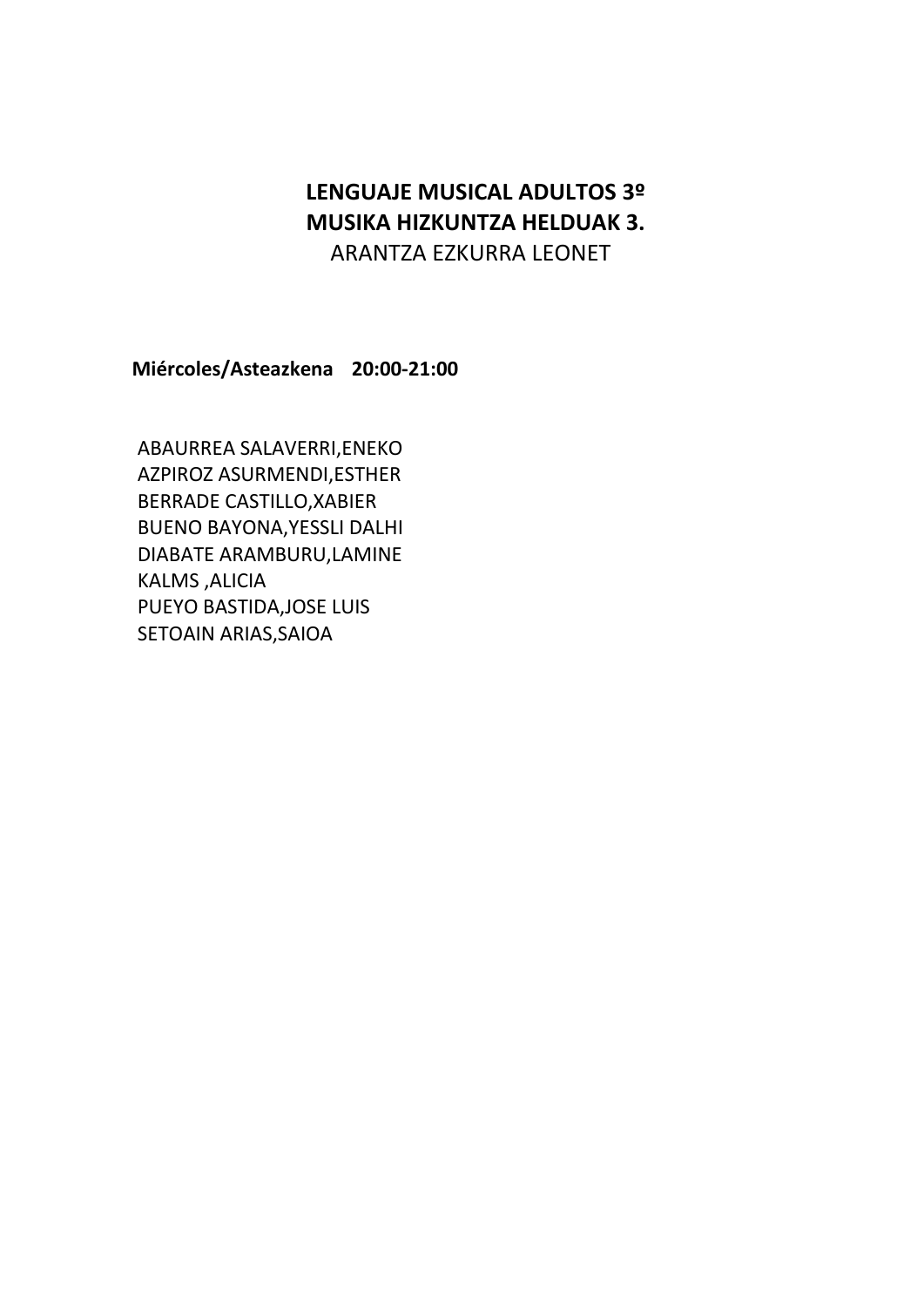### **LENGUAJE MUSICAL ADULTOS 5º MUSIKA HIZKUNTZA HELDUAK 5.** JOSEMA LLANOS JERICO

**Miércoles/Asteazkena 19:30-20:30**

ARAGÜES CEMBORAIN,MIREN ITZIAR BARBERENA EGOZCUE,FRANCISCO JAVIER CAMACHO RAMOS,KARLA LYNETH GARCIA ESTARRIAGA,FELIX JORGE PEREZ,JAVIER JUARISTI LATIENDA,OLAIA LATASA LASA,DAVID LEGAL COLOMO,CARLOS MALUMBRES MURILLO,MIGUEL ANGEL MUTILVA ZABALZA,MARTA OTAZU ARDANAZ,JAVIER TELLETXEA GARCIA,SARA URRUTIA MANDACEN,IDOIA ZALDUA IRIARTE,IÑAKI